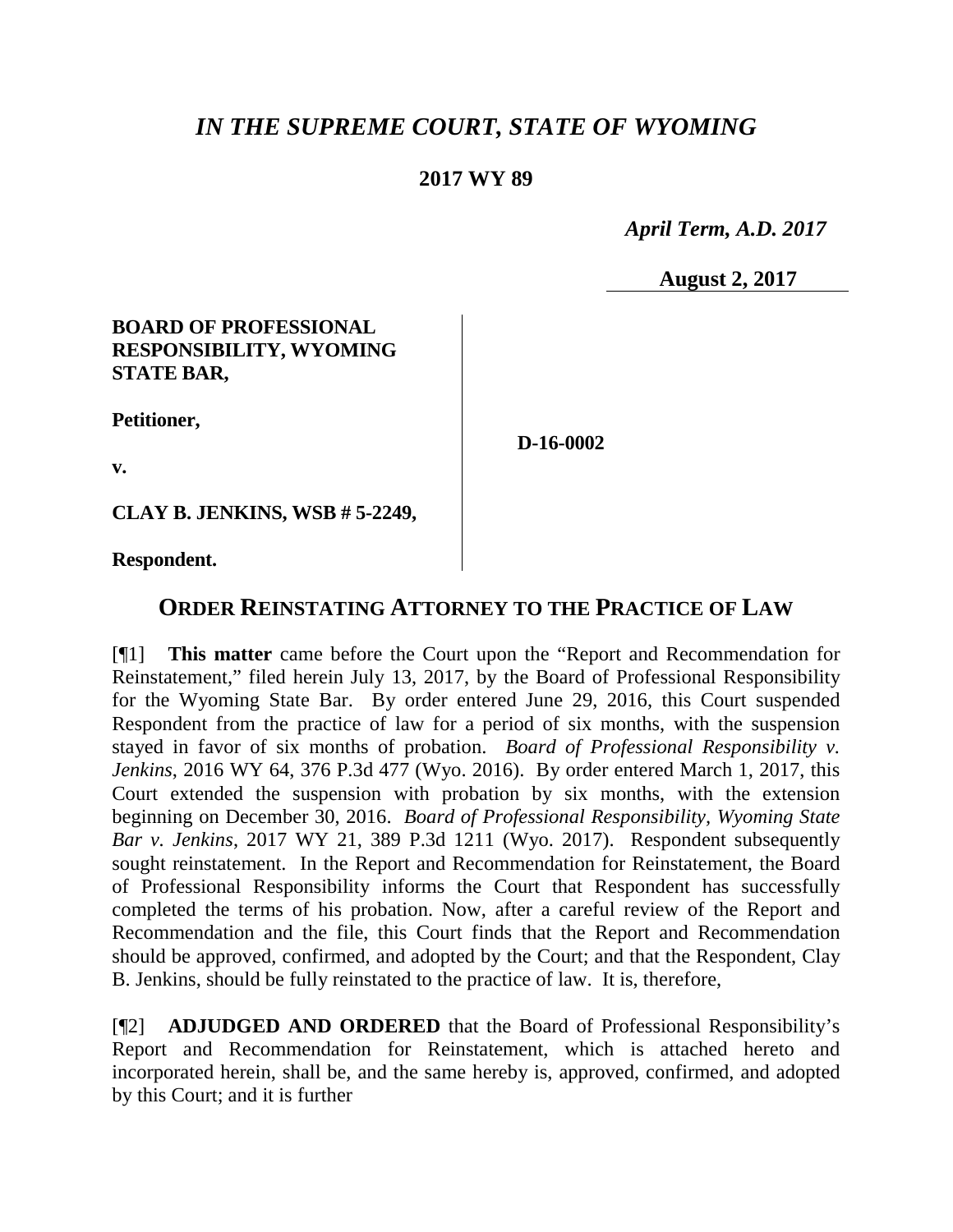[¶3] **ADJUDGED AND ORDERED** that the Respondent, Clay B. Jenkins, be, and hereby is, fully reinstated to the practice of law in Wyoming, effective immediately; and it is further

[¶4] **ORDERED** that, pursuant to Rule 9(b) of the Rules of Disciplinary Procedure, this Order Reinstating Attorney to the Practice of Law, along with the incorporated Report and Recommendation for Reinstatement, shall be published in the Wyoming Reporter and the Pacific Reporter; and it is further

[¶5] **ORDERED** that the Clerk of this Court shall docket this Order Reinstating Attorney to the Practice of Law, along with the incorporated Report and Recommendation for Reinstatement, as a matter coming regularly before this Court as a public record; and it is further

[¶6] **ORDERED** that the Clerk of this Court transmit a copy of this Order Reinstating Attorney to the Practice of Law to the members of the Board of Professional Responsibility and to the clerks of the appropriate courts of the State of Wyoming.

[ $[$ 7] **DATED** this  $2^{nd}$  day of August, 2017.

### **BY THE COURT:\***

 $\sqrt{s}$ 

## **E. JAMES BURKE Chief Justice**

**\***Justice Davis took no part in the consideration of this matter.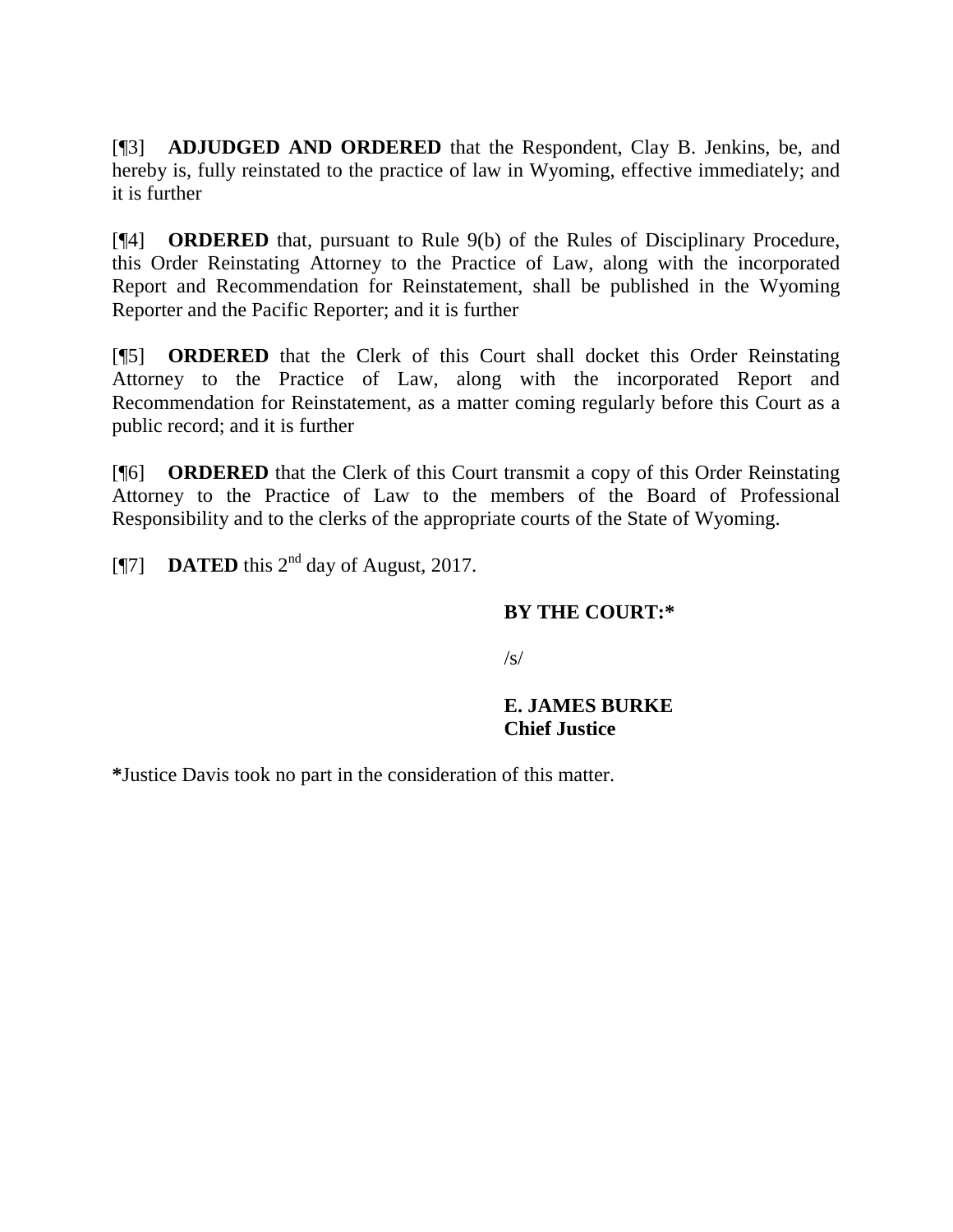#### BEFORE THE SUPREME COURT

#### STATE OF WYOMING

|                                                   |             | ШN<br>THE SUPHEME COURT<br><b>STATE OF WYOMING</b><br><b>FILED</b> |
|---------------------------------------------------|-------------|--------------------------------------------------------------------|
| In the matter of                                  |             | <b>JUL 13 2017</b>                                                 |
| <b>CLAY B. JENKINS,</b><br><b>WSB</b> No. 5-2249, | $D-16-0002$ | <b>CIA BENNETT, CLEBK</b><br>$\overline{\mathcal{L}}$              |
| Respondent.                                       |             | by DEPUT                                                           |

IN THE SUPREME COURT

#### REPORT AND RECOMMENDATION FOR REINSTATEMENT

THIS MATTER came before the Board of Professional Responsibility on the 11<sup>th</sup> day of

July, 2017, for consideration of Respondent's Application and Affidavit for Reinstatement, and

the Board being fully advised in the premises, FINDS and RECOMMENDS as follows:

1. On June 29, 2016. this Court entered an Order of Suspension with Probation

which provided, in pertinent part:

[E]ffective immediately, Clay B. Jenkins is suspended from the practice of law for six months, with that suspension stayed in favor of six months of probation. Such stay is conditioned on the following probationary terms: (1) Respondent shall remain compliant with the WPAP Monitoring Agreement;<sup>1</sup> (2) Respondent shall remain compliant with the terms of his unsupervised probation in Sheridan County; and (3) Respondent shall commit no further violations of the Wyoming Rules of Professional Conduct \*\*\*"

2. On March 1, 2017, this Court entered an Order Extending Period of Suspension

with Probation for a period of six months beginning December 30, 2016, subject to the same

probationary terms.

3. Respondent has successfully completed the terms of his probation.

iOn November 15, 2015, Respondent entered into a 5-year sobriety monitoring agreement with Wyoming Professional Assistance Program (WPAP), an entity organized and operated pursuant to W.S. § 33-1-115.